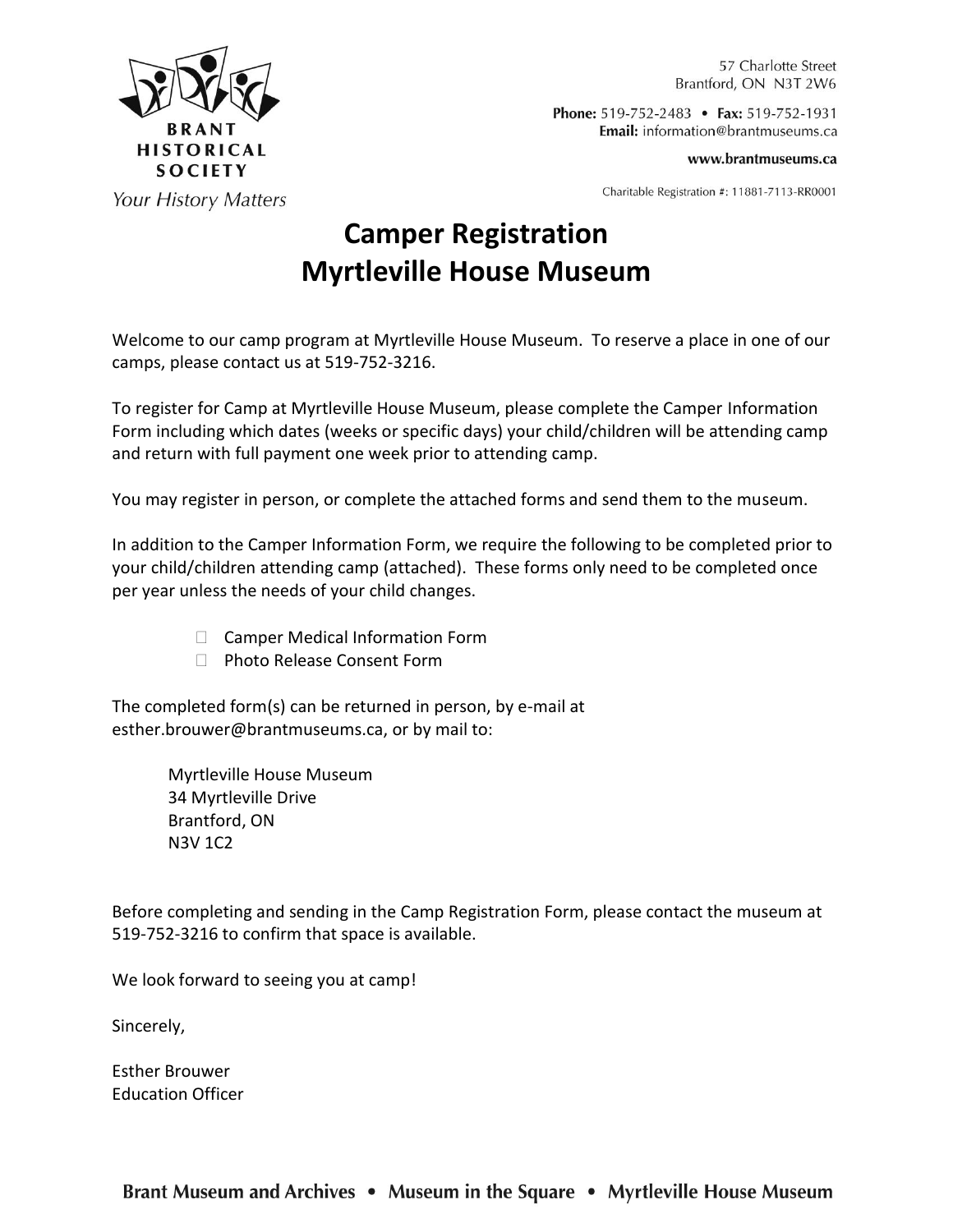

### **Camper Information Form**

#### **NAME OF PARTICIPANT(S):**

| <b>PARTICIPANT INFORMATION:</b>                                      |  |  |  |  |  |  |
|----------------------------------------------------------------------|--|--|--|--|--|--|
|                                                                      |  |  |  |  |  |  |
|                                                                      |  |  |  |  |  |  |
|                                                                      |  |  |  |  |  |  |
|                                                                      |  |  |  |  |  |  |
|                                                                      |  |  |  |  |  |  |
| <b>Cell Phone Number:</b>                                            |  |  |  |  |  |  |
| <b>School Name:</b>                                                  |  |  |  |  |  |  |
| In my absence, I authorize the following people to pick-up my child: |  |  |  |  |  |  |

**Authorization:** I agree that as a parent/guardian of a child/children who is/are attending camp at the Brant Historical Society's Myrtleville House Museum location, my child/children will participate in activities on the grounds of Myrtleville House Museum and in off-site activities. I agree that the choice to participate brings with it the assumption of those risks and results that are part of these activities. I agree that the Brant Historical Society, its employees, board members and volunteers, shall not be liable for any injury to my child/children or any loss/damage to my child's/ children's' personal property arising from, or in any way resulting from, my child's/children's participation in these activities.

\_\_\_\_\_\_\_\_\_\_\_\_\_\_\_\_\_\_\_\_\_\_\_\_\_\_\_\_\_\_\_\_\_\_\_\_\_\_\_\_\_\_\_\_\_\_\_\_\_\_\_\_\_\_\_\_\_\_\_\_\_\_\_\_\_\_\_\_\_\_\_\_\_\_\_\_\_\_

\_\_\_\_\_\_\_\_\_\_\_\_\_\_\_\_\_\_\_\_\_\_\_\_\_\_\_\_\_\_\_\_\_\_\_\_\_\_\_\_\_\_\_\_\_\_\_\_\_\_\_\_\_\_\_\_\_\_\_\_\_\_\_\_\_\_\_\_\_\_\_\_\_\_\_\_\_\_

**Waiver:** In order to participate in the programs offered by the Brant Historical Society, I understand that myself, my children, and all those related to me, release the Brant Historical Society, from all or any claims, damages, costs, expenses and causes of action. Furthermore, I agree to indemnify and save harmless the Brant Historical Society from and against any and all liability incurred as a result of, or in any way connected with, my participation in Brant Historical Society programs including without limitation any claims made or brought on behalf of any claimant.